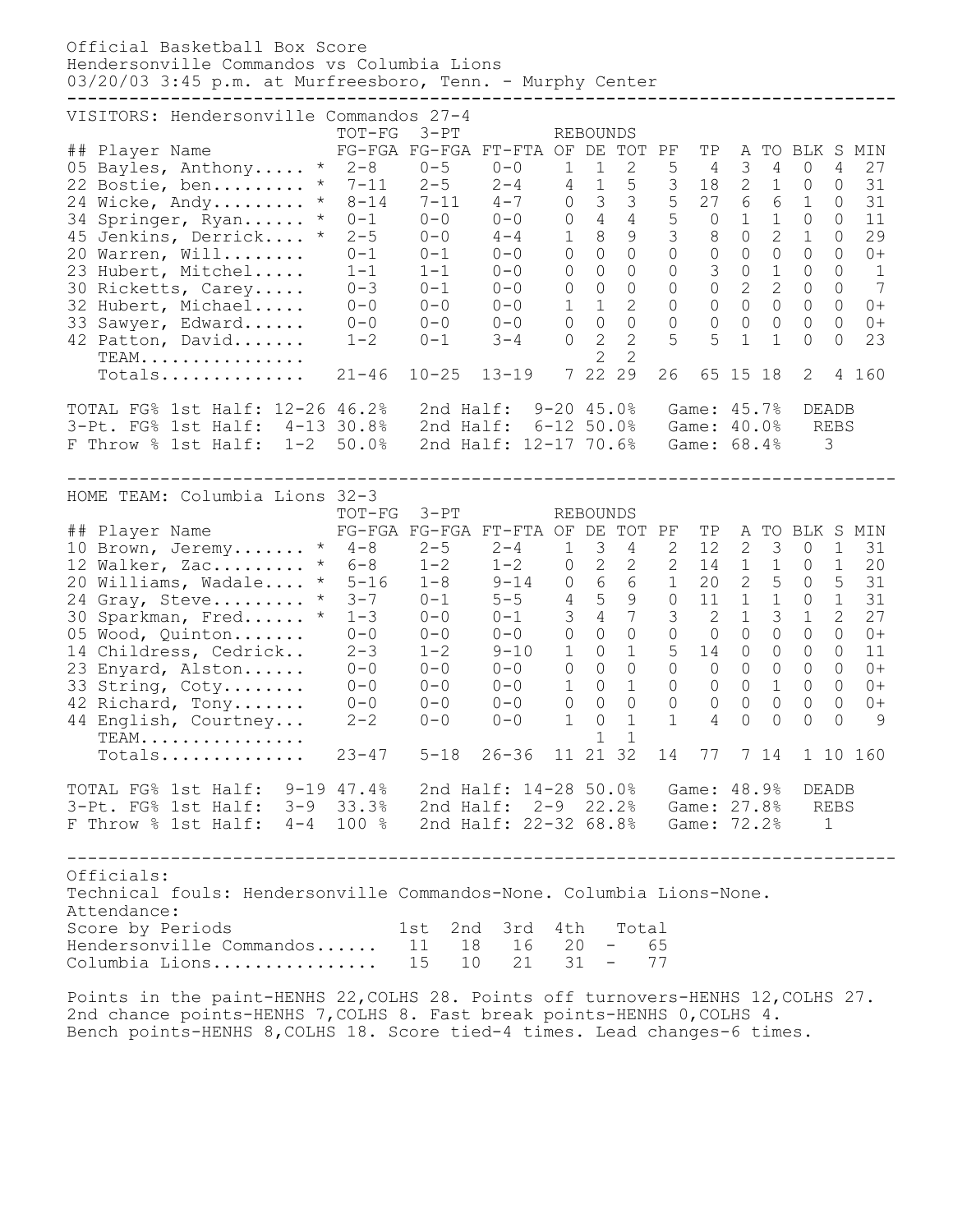Play-By-Play Hendersonville Commandos vs Columbia Lions 03/20/03 3:45 p.m. at Murfreesboro, Tenn. - Murphy Center

1st PERIOD Play-by-Play (Page 1)

| 130 FENIOD FIAY-DY-FIAY (FAGE 1)<br>HOME TEAM: Columbia Lions |       |           |                | TIME SCORE MAR VISITORS: Hendersonville Comma |
|---------------------------------------------------------------|-------|-----------|----------------|-----------------------------------------------|
|                                                               | 07:47 |           |                | MISSED JUMPER by Jenkins, Derrick             |
| REBOUND (DEF) by Gray, Steve                                  | 07:32 |           |                |                                               |
| GOOD! LAYUP by Walker, Zac                                    | 07:31 | $2-0$ H 2 |                |                                               |
|                                                               | 07:24 |           |                | MISSED LAYUP by Wicke, Andy                   |
| REBOUND (DEF) by Gray, Steve                                  | 07:24 |           |                |                                               |
| MISSED 3 PTR by Williams, Wadale                              | 07:18 |           |                |                                               |
|                                                               | 07:18 |           |                | REBOUND (DEF) by Springer, Ryan               |
|                                                               | 06:38 |           |                | MISSED JUMPER by Jenkins, Derrick             |
|                                                               | 06:38 |           |                | REBOUND (OFF) by Bostie, ben                  |
|                                                               | 06:33 |           |                | 2-3 V 1 GOOD! 3 PTR by Wicke, Andy            |
|                                                               | 06:33 |           |                | ASSIST by Bostie, ben                         |
| MISSED LAYUP by Walker, Zac                                   | 06:15 |           |                |                                               |
|                                                               | 06:15 |           |                | REBOUND (DEF) by Springer, Ryan               |
|                                                               | 06:05 |           |                | MISSED 3 PTR by Wicke, Andy                   |
|                                                               |       |           |                |                                               |
| REBOUND (DEF) by Brown, Jeremy                                | 06:05 |           |                |                                               |
| GOOD! 3 PTR by Brown, Jeremy                                  | 05:38 | $5-3$ H 2 |                |                                               |
| ASSIST by Sparkman, Fred                                      | 05:38 |           |                |                                               |
|                                                               | 05:23 |           |                | MISSED 3 PTR by Bostie, ben                   |
| REBOUND (DEF) by Walker, Zac                                  | 05:23 |           |                |                                               |
|                                                               | 05:11 |           |                | FOUL by Springer, Ryan                        |
| TURNOVR by Sparkman, Fred                                     | 05:10 |           |                |                                               |
|                                                               | 05:08 |           |                | STEAL by Bayles, Anthony                      |
|                                                               | 04:58 |           |                | MISSED JUMPER by Jenkins, Derrick             |
| BLOCK by Sparkman, Fred                                       | 04:58 |           |                |                                               |
| REBOUND (DEF) by Walker, Zac                                  | 04:56 |           |                |                                               |
| MISSED 3 PTR by Gray, Steve                                   | 04:42 |           |                |                                               |
|                                                               | 04:42 |           |                | REBOUND (DEF) by Bayles, Anthony              |
|                                                               | 04:34 |           |                | MISSED LAYUP by Wicke, Andy                   |
| REBOUND (DEF) by Williams, Wadale                             | 04:34 |           |                |                                               |
|                                                               |       |           |                |                                               |
|                                                               | 04:33 |           |                | FOUL by Springer, Ryan                        |
| GOOD! JUMPER by Gray, Steve                                   | 04:10 | $7 - 3$   | H 4            |                                               |
|                                                               | 03:58 | $7 - 5$   |                | H 2 GOOD! LAYUP by Bostie, ben                |
|                                                               | 03:58 |           |                | ASSIST by Wicke, Andy                         |
| TURNOVR by Walker, Zac                                        | 03:39 |           |                |                                               |
|                                                               | 03:38 |           |                | STEAL by Bayles, Anthony                      |
|                                                               | 03:35 | $7 - 7$   |                | T 1 GOOD! LAYUP by Bostie, ben                |
|                                                               | 03:17 |           |                | FOUL by Jenkins, Derrick                      |
| GOOD! FT SHOT by Gray, Steve                                  | 03:17 | $8 - 7$   | $H_1$          |                                               |
| GOOD! FT SHOT by Gray, Steve                                  | 03:17 | $9 - 7$   | H <sub>2</sub> |                                               |
| FOUL by Sparkman, Fred                                        | 03:09 |           |                |                                               |
|                                                               | 02:58 |           |                | TURNOVR by Ricketts, Carey                    |
| GOOD! 3 PTR by Childress, Cedrick                             | 02:46 | $12 - 7$  | H 5            |                                               |
|                                                               | 02:29 |           |                | MISSED 3 PTR by Bostie, ben                   |
| REBOUND (DEF) by Sparkman, Fred                               | 02:29 |           |                |                                               |
| TURNOVR by Williams, Wadale                                   | 02:22 |           |                |                                               |
|                                                               | 02:13 |           |                |                                               |
|                                                               |       | $12 - 9$  |                | H 3 GOOD! LAYUP by Jenkins, Derrick           |
|                                                               | 02:13 |           |                | ASSIST by Patton, David                       |
| MISSED 3 PTR by Williams, Wadale                              | 01:47 |           |                |                                               |
|                                                               | 01:47 |           |                | REBOUND (DEF) by Jenkins, Derrick             |
|                                                               | 01:26 |           |                | MISSED 3 PTR by Patton, David                 |
| REBOUND (DEF) by Williams, Wadale                             | 01:26 |           |                |                                               |
| GOOD! 3 PTR by Brown, Jeremy                                  | 01:16 | $15 - 9$  | H 6            |                                               |
| ASSIST by Williams, Wadale                                    | 01:16 |           |                |                                               |
| FOUL by Brown, Jeremy                                         | 01:01 |           |                |                                               |
|                                                               | 00:51 |           |                | MISSED 3 PTR by Bayles, Anthony               |
|                                                               | 00:51 |           |                | REBOUND (OFF) by Bostie, ben                  |
|                                                               | 00:44 |           |                | 15-11 H 4 GOOD! LAYUP by Bostie, ben          |
|                                                               | 00:28 |           |                | FOUL by Bostie, ben                           |
| TURNOVR by Brown, Jeremy                                      | 00:06 |           |                |                                               |
|                                                               |       |           |                |                                               |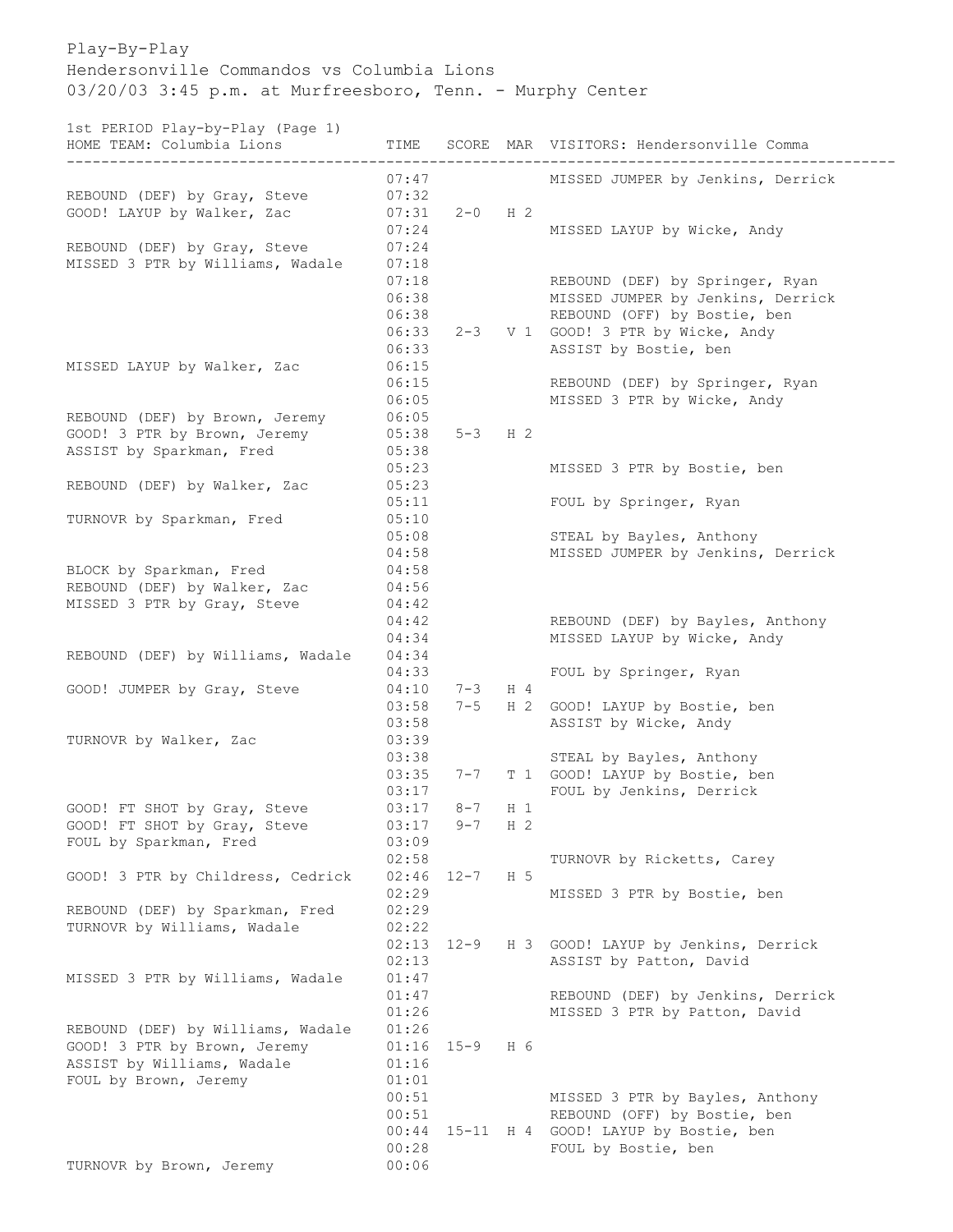## Columbia Lions 15, Hendersonville Commandos 11

|                                                               |                |                     |                                  | 1st period-only InPaint Pts-T/O 2nd-Chc FastBrk BnchPts Ties Leads |          |   |                                                |  |  |
|---------------------------------------------------------------|----------------|---------------------|----------------------------------|--------------------------------------------------------------------|----------|---|------------------------------------------------|--|--|
| Hendersonville Comma 8 4                                      |                |                     | $5 \quad \overline{\phantom{1}}$ | $\Omega$                                                           | $\Omega$ | 1 | $\mathbf{1}$                                   |  |  |
| Columbia Lions 2 3 0 2 3 0                                    |                |                     |                                  |                                                                    |          |   | $\mathbf{1}$                                   |  |  |
|                                                               |                |                     |                                  |                                                                    |          |   |                                                |  |  |
| 2nd PERIOD Play-by-Play (Page 1)<br>HOME TEAM: Columbia Lions |                |                     |                                  |                                                                    |          |   | TIME SCORE MAR VISITORS: Hendersonville Comma  |  |  |
| MISSED JUMPER by Gray, Steve                                  | 07:35          |                     |                                  |                                                                    |          |   |                                                |  |  |
|                                                               |                | 07:34               |                                  |                                                                    |          |   | REBOUND (DEF) by Jenkins, Derrick              |  |  |
|                                                               |                |                     |                                  | 07:33 15-13 H 2 GOOD! LAYUP by Patton, David                       |          |   |                                                |  |  |
|                                                               | 07:32          |                     |                                  | ASSIST by Wicke, Andy<br>FOUL by Wicke, Andy                       |          |   |                                                |  |  |
|                                                               | 07:31          | 07:20               |                                  |                                                                    |          |   |                                                |  |  |
| GOOD! FT SHOT by Childress, Cedrick 07:20 16-13 H 3           |                |                     |                                  | FOUL by Wicke, Andy                                                |          |   |                                                |  |  |
| GOOD! FT SHOT by Childress, Cedrick 07:20 17-13 H 4           |                |                     |                                  |                                                                    |          |   |                                                |  |  |
|                                                               |                |                     |                                  |                                                                    |          |   | 07:14 17-15 H 2 GOOD! LAYUP by Bayles, Anthony |  |  |
|                                                               | 07:14          |                     |                                  | ASSIST by Wicke, Andy                                              |          |   |                                                |  |  |
| GOOD! JUMPER by Walker, Zac                                   |                | $06:53$ 19-15 H 4   |                                  |                                                                    |          |   |                                                |  |  |
|                                                               |                |                     |                                  | 06:39 19-18 H 1 GOOD! 3 PTR by Wicke, Andy                         |          |   |                                                |  |  |
|                                                               | 06:39          |                     |                                  | ASSIST by Ricketts, Carey                                          |          |   |                                                |  |  |
| MISSED JUMPER by Williams, Wadale                             | 06:26          |                     |                                  |                                                                    |          |   |                                                |  |  |
|                                                               | 06:26          |                     |                                  |                                                                    |          |   | REBOUND (DEF) by Jenkins, Derrick              |  |  |
|                                                               |                |                     |                                  | 06:16 19-21 V 2 GOOD! 3 PTR by Wicke, Andy                         |          |   |                                                |  |  |
|                                                               | 06:16          |                     |                                  | ASSIST by Bayles, Anthony                                          |          |   |                                                |  |  |
| TURNOVR by Sparkman, Fred                                     | 05:44          |                     |                                  |                                                                    |          |   |                                                |  |  |
|                                                               |                |                     |                                  | 05:23 19-24 V 5 GOOD! 3 PTR by Wicke, Andy                         |          |   |                                                |  |  |
| TURNOVR by Brown, Jeremy                                      | 05:23<br>05:09 |                     |                                  | ASSIST by Bayles, Anthony                                          |          |   |                                                |  |  |
| TIMEOUT 30sec                                                 | 04:45          |                     |                                  |                                                                    |          |   |                                                |  |  |
|                                                               | 04:10          |                     |                                  |                                                                    |          |   | MISSED 3 PTR by Bayles, Anthony                |  |  |
| REBOUND (DEF) by Brown, Jeremy                                | 04:10          |                     |                                  |                                                                    |          |   |                                                |  |  |
|                                                               | 04:08          |                     |                                  | FOUL by Patton, David                                              |          |   |                                                |  |  |
| GOOD! JUMPER by Childress, Cedrick                            |                | $03:55$ $21-24$ V 3 |                                  |                                                                    |          |   |                                                |  |  |
|                                                               | 03:44          |                     |                                  | MISSED 3 PTR by Bostie, ben                                        |          |   |                                                |  |  |
|                                                               | 03:44          |                     |                                  |                                                                    |          |   | REBOUND (OFF) by Bayles, Anthony               |  |  |
|                                                               | 03:39          |                     |                                  | TURNOVR by Bayles, Anthony                                         |          |   |                                                |  |  |
| STEAL by Gray, Steve                                          | 03:37          |                     |                                  |                                                                    |          |   |                                                |  |  |
| GOOD! DUNK by Sparkman, Fred 03:33 23-24 V 1                  |                |                     |                                  |                                                                    |          |   |                                                |  |  |
| ASSIST by Brown, Jeremy                                       | 03:33          |                     |                                  |                                                                    |          |   |                                                |  |  |
| FOUL by Childress, Cedrick                                    | 03:25          |                     |                                  |                                                                    |          |   |                                                |  |  |
| FOUL by Childress, Cedrick                                    | 03:15          |                     |                                  |                                                                    |          |   |                                                |  |  |
|                                                               | 03:15          |                     |                                  |                                                                    |          |   | MISSED FT SHOT by Patton, David                |  |  |
|                                                               | 03:15          |                     |                                  | REBOUND (OFF) by (DEADBALL)                                        |          |   | 03:15 23-25 V 2 GOOD! FT SHOT by Patton, David |  |  |
| TURNOVR by Williams, Wadale                                   | 03:14          |                     |                                  |                                                                    |          |   |                                                |  |  |
|                                                               | 03:03          |                     |                                  | MISSED 3 PTR by Wicke, Andy                                        |          |   |                                                |  |  |
|                                                               | 03:03          |                     |                                  |                                                                    |          |   | REBOUND (OFF) by Bostie, ben                   |  |  |
|                                                               |                |                     |                                  | 02:56 23-27 V 4 GOOD! LAYUP by Bostie, ben                         |          |   |                                                |  |  |
| MISSED 3 PTR by Walker, Zac                                   | 02:48          |                     |                                  |                                                                    |          |   |                                                |  |  |
|                                                               | 02:48          |                     |                                  |                                                                    |          |   | REBOUND (DEF) by Patton, David                 |  |  |
|                                                               | 02:31          |                     |                                  | TURNOVR by Wicke, Andy                                             |          |   |                                                |  |  |
| MISSED 3 PTR by Brown, Jeremy                                 | 02:14          |                     |                                  |                                                                    |          |   |                                                |  |  |
| REBOUND (OFF) by Sparkman, Fred                               | 02:14          |                     |                                  |                                                                    |          |   |                                                |  |  |
| MISSED JUMPER by Sparkman, Fred                               | 02:03          |                     |                                  |                                                                    |          |   |                                                |  |  |
|                                                               | 02:03          |                     |                                  | REBOUND (DEF) by (TEAM)                                            |          |   |                                                |  |  |
|                                                               | 01:37          |                     |                                  | TURNOVR by Jenkins, Derrick                                        |          |   |                                                |  |  |
| GOOD! LAYUP by Williams, Wadale                               |                | $01:24$ 25-27 V 2   |                                  |                                                                    |          |   |                                                |  |  |
| ASSIST by Gray, Steve                                         | 01:24          |                     |                                  |                                                                    |          |   |                                                |  |  |
|                                                               | 01:13          |                     |                                  |                                                                    |          |   | MISSED 3 PTR by Bayles, Anthony                |  |  |
| REBOUND (DEF) by Gray, Steve                                  | 01:13          |                     |                                  |                                                                    |          |   |                                                |  |  |
| MISSED 3 PTR by Williams, Wadale                              | 01:04          |                     |                                  |                                                                    |          |   |                                                |  |  |
| REBOUND (OFF) by Gray, Steve<br>TURNOVR by Williams, Wadale   | 01:04<br>00:55 |                     |                                  |                                                                    |          |   |                                                |  |  |
|                                                               |                |                     |                                  | 00:00 25-29 V 4 GOOD! LAYUP by Wicke, Andy                         |          |   |                                                |  |  |
|                                                               |                |                     |                                  |                                                                    |          |   |                                                |  |  |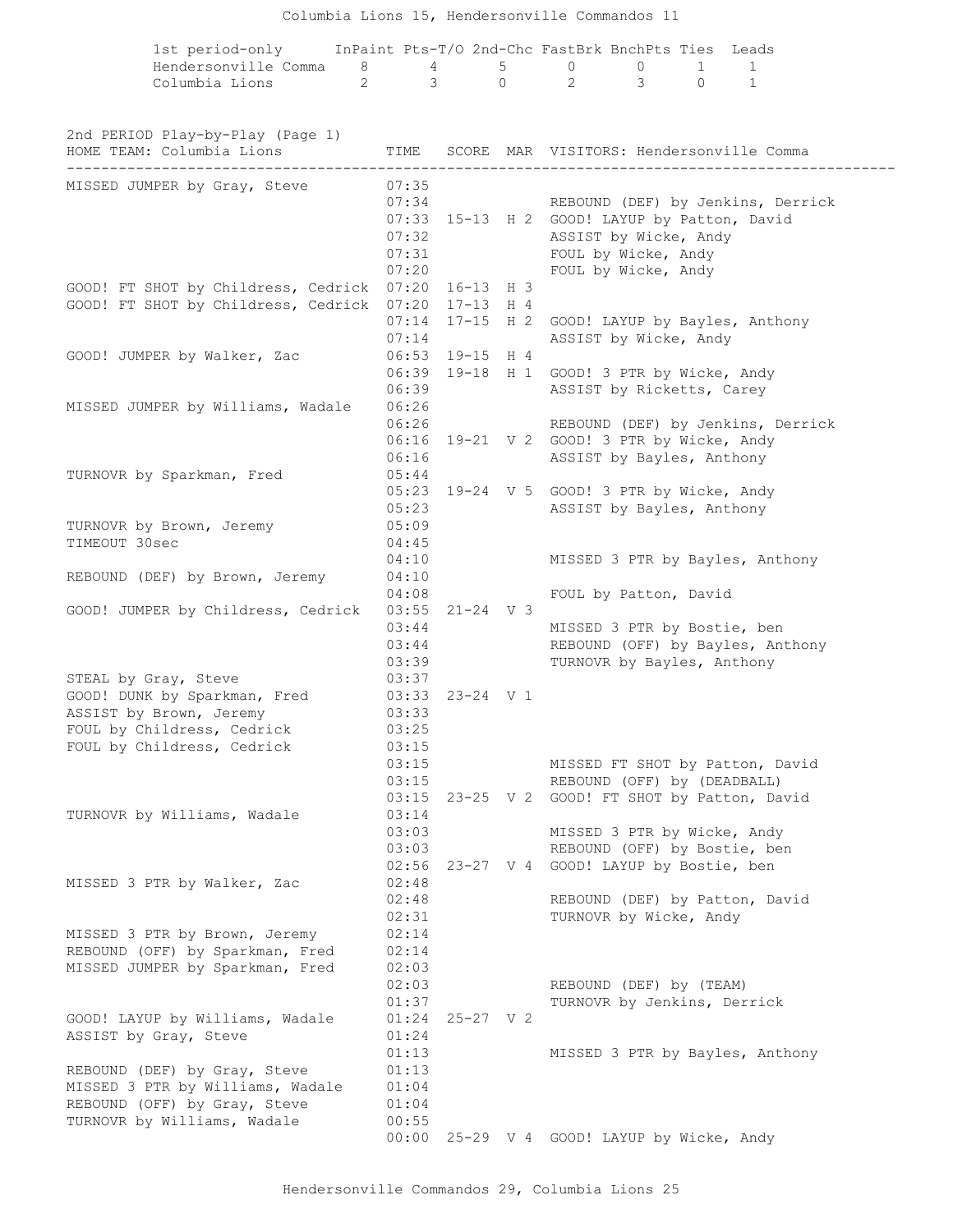| Hendersonville Comma                                                                                  | 8              | 7                                            | $\overline{2}$ | $\circ$  | 3                     | $\circ$                     | 1                                                 |  |
|-------------------------------------------------------------------------------------------------------|----------------|----------------------------------------------|----------------|----------|-----------------------|-----------------------------|---------------------------------------------------|--|
| Columbia Lions                                                                                        | 8              | $\overline{4}$                               | $\Omega$       | $\Omega$ | $\overline{4}$        | $\Omega$                    | $\Omega$                                          |  |
| 3rd PERIOD Play-by-Play (Page 1)<br>HOME TEAM: Columbia Lions<br>____________________________________ | TIME           |                                              |                |          |                       |                             | SCORE MAR VISITORS: Hendersonville Comma          |  |
|                                                                                                       | 07:46          |                                              |                |          |                       |                             | MISSED LAYUP by Springer, Ryan                    |  |
| REBOUND (DEF) by Sparkman, Fred                                                                       | 07:46          |                                              |                |          |                       |                             |                                                   |  |
| TURNOVR by Brown, Jeremy                                                                              | 07:38          |                                              |                |          |                       |                             |                                                   |  |
|                                                                                                       | 07:28          |                                              |                |          |                       | TURNOVR by Wicke, Andy      |                                                   |  |
| STEAL by Williams, Wadale<br>MISSED JUMPER by Williams, Wadale                                        | 07:27<br>07:22 |                                              |                |          |                       |                             |                                                   |  |
| REBOUND (OFF) by Gray, Steve                                                                          | 07:22          |                                              |                |          |                       |                             |                                                   |  |
| MISSED JUMPER by Gray, Steve                                                                          | 07:10          |                                              |                |          |                       |                             |                                                   |  |
| REBOUND (OFF) by Gray, Steve                                                                          | 07:10          |                                              |                |          |                       |                             |                                                   |  |
| GOOD! LAYUP by Gray, Steve                                                                            | 07:10          | $27 - 29$ V 2                                |                |          |                       |                             |                                                   |  |
| FOUL by Sparkman, Fred                                                                                | 07:03          |                                              |                |          |                       |                             |                                                   |  |
|                                                                                                       |                |                                              |                |          |                       |                             | 07:03 27-30 V 3 GOOD! FT SHOT by Jenkins, Derrick |  |
| GOOD! 3 PTR by Williams, Wadale                                                                       |                | $06:52$ $30-31$ V 1                          |                |          |                       |                             | 07:03 27-31 V 4 GOOD! FT SHOT by Jenkins, Derrick |  |
| ASSIST by Brown, Jeremy                                                                               | 06:52          |                                              |                |          |                       |                             |                                                   |  |
|                                                                                                       | 06:37          |                                              |                |          |                       |                             | MISSED 3 PTR by Bayles, Anthony                   |  |
| REBOUND (DEF) by Gray, Steve                                                                          | 06:37          |                                              |                |          |                       |                             |                                                   |  |
| MISSED 3 PTR by Brown, Jeremy                                                                         | 06:17          |                                              |                |          |                       |                             |                                                   |  |
| REBOUND (OFF) by Sparkman, Fred<br>MISSED 3 PTR by Williams, Wadale                                   | 06:17<br>06:12 |                                              |                |          |                       |                             |                                                   |  |
|                                                                                                       | 06:12          |                                              |                |          |                       |                             | REBOUND (DEF) by Springer, Ryan                   |  |
|                                                                                                       | 05:58          |                                              |                |          |                       | MISSED 3 PTR by Wicke, Andy |                                                   |  |
| REBOUND (DEF) by Sparkman, Fred                                                                       | 05:58          |                                              |                |          |                       |                             |                                                   |  |
| FOUL by Sparkman, Fred                                                                                | 05:44          |                                              |                |          |                       |                             |                                                   |  |
| TURNOVR by Sparkman, Fred                                                                             | 05:44<br>05:37 |                                              |                |          |                       | TURNOVR by Springer, Ryan   |                                                   |  |
| STEAL by Brown, Jeremy                                                                                | 05:34          |                                              |                |          |                       |                             |                                                   |  |
|                                                                                                       | 05:32          |                                              |                |          |                       | FOUL by Springer, Ryan      |                                                   |  |
| GOOD! FT SHOT by Brown, Jeremy                                                                        |                | $05:32$ $31-31$ T 2                          |                |          |                       |                             |                                                   |  |
| MISSED FT SHOT by Brown, Jeremy                                                                       | 05:32          |                                              |                |          |                       |                             |                                                   |  |
|                                                                                                       | 05:32<br>05:31 |                                              |                |          |                       | TURNOVR by Jenkins, Derrick | REBOUND (DEF) by Jenkins, Derrick                 |  |
| MISSED JUMPER by Williams, Wadale                                                                     | 05:18          |                                              |                |          |                       |                             |                                                   |  |
|                                                                                                       | 05:18          |                                              |                |          | BLOCK by Wicke, Andy  |                             |                                                   |  |
| REBOUND (OFF) by String, Coty                                                                         | 05:07          |                                              |                |          |                       |                             |                                                   |  |
| TURNOVR by String, Coty                                                                               | 05:07<br>05:07 |                                              |                |          |                       | STEAL by Bayles, Anthony    |                                                   |  |
| FOUL by Brown, Jeremy                                                                                 | 05:07          |                                              |                |          |                       |                             |                                                   |  |
|                                                                                                       | 05:07          |                                              |                |          |                       |                             | MISSED FT SHOT by Bostie, ben                     |  |
|                                                                                                       | 05:07          |                                              |                |          |                       | REBOUND (OFF) by (DEADBALL) |                                                   |  |
|                                                                                                       |                | 05:07 31-32 V 1 GOOD! FT SHOT by Bostie, ben |                |          |                       |                             |                                                   |  |
| MISSED 3 PTR by Williams, Wadale<br>REBOUND (OFF) by English, Courtney                                | 05:06<br>05:06 |                                              |                |          |                       |                             |                                                   |  |
|                                                                                                       | 05:02          |                                              |                |          | FOUL by Patton, David |                             |                                                   |  |
| MISSED JUMPER by Williams, Wadale                                                                     | 04:57          |                                              |                |          |                       |                             |                                                   |  |
| REBOUND (OFF) by Brown, Jeremy                                                                        | 04:57          |                                              |                |          |                       |                             |                                                   |  |
|                                                                                                       | 04:53          |                                              |                |          | FOUL by Wicke, Andy   |                             |                                                   |  |
| GOOD! FT SHOT by Gray, Steve<br>GOOD! FT SHOT by Gray, Steve                                          |                | $04:53$ $32-32$ T 3<br>$04:53$ 33-32 H 1     |                |          |                       |                             |                                                   |  |
|                                                                                                       | 04:45          |                                              |                |          |                       |                             | 33-34 V 1 GOOD! LAYUP by Jenkins, Derrick         |  |
|                                                                                                       | 04:45          |                                              |                |          | ASSIST by Bostie, ben |                             |                                                   |  |
| MISSED 3 PTR by Childress, Cedrick                                                                    | 04:18          |                                              |                |          |                       |                             |                                                   |  |
|                                                                                                       | 04:18          | 04:12 33-36 V 3 GOOD! LAYUP by Bostie, ben   |                |          |                       |                             | REBOUND (DEF) by Jenkins, Derrick                 |  |
|                                                                                                       | 04:12          |                                              |                |          | ASSIST by Wicke, Andy |                             |                                                   |  |
| GOOD! JUMPER by Gray, Steve                                                                           |                | $03:51$ $35-36$ V 1                          |                |          |                       |                             |                                                   |  |
|                                                                                                       | 03:51          |                                              |                |          |                       | FOUL by Jenkins, Derrick    |                                                   |  |
| GOOD! FT SHOT by Gray, Steve                                                                          |                | $03:51$ $36-36$ T 4                          |                |          |                       |                             |                                                   |  |
| FOUL by English, Courtney                                                                             | 03:35          |                                              |                |          |                       |                             | 03:35 36-37 V 1 GOOD! FT SHOT by Patton, David    |  |
|                                                                                                       | 03:35          |                                              |                |          |                       |                             | 36-38 V 2 GOOD! FT SHOT by Patton, David          |  |
| TURNOVR by Gray, Steve                                                                                | 03:15          |                                              |                |          |                       |                             |                                                   |  |
|                                                                                                       | 03:03          |                                              |                |          |                       | FOUL by Sluder, Michael     |                                                   |  |

2nd period-only InPaint Pts-T/O 2nd-Chc FastBrk BnchPts Ties Leads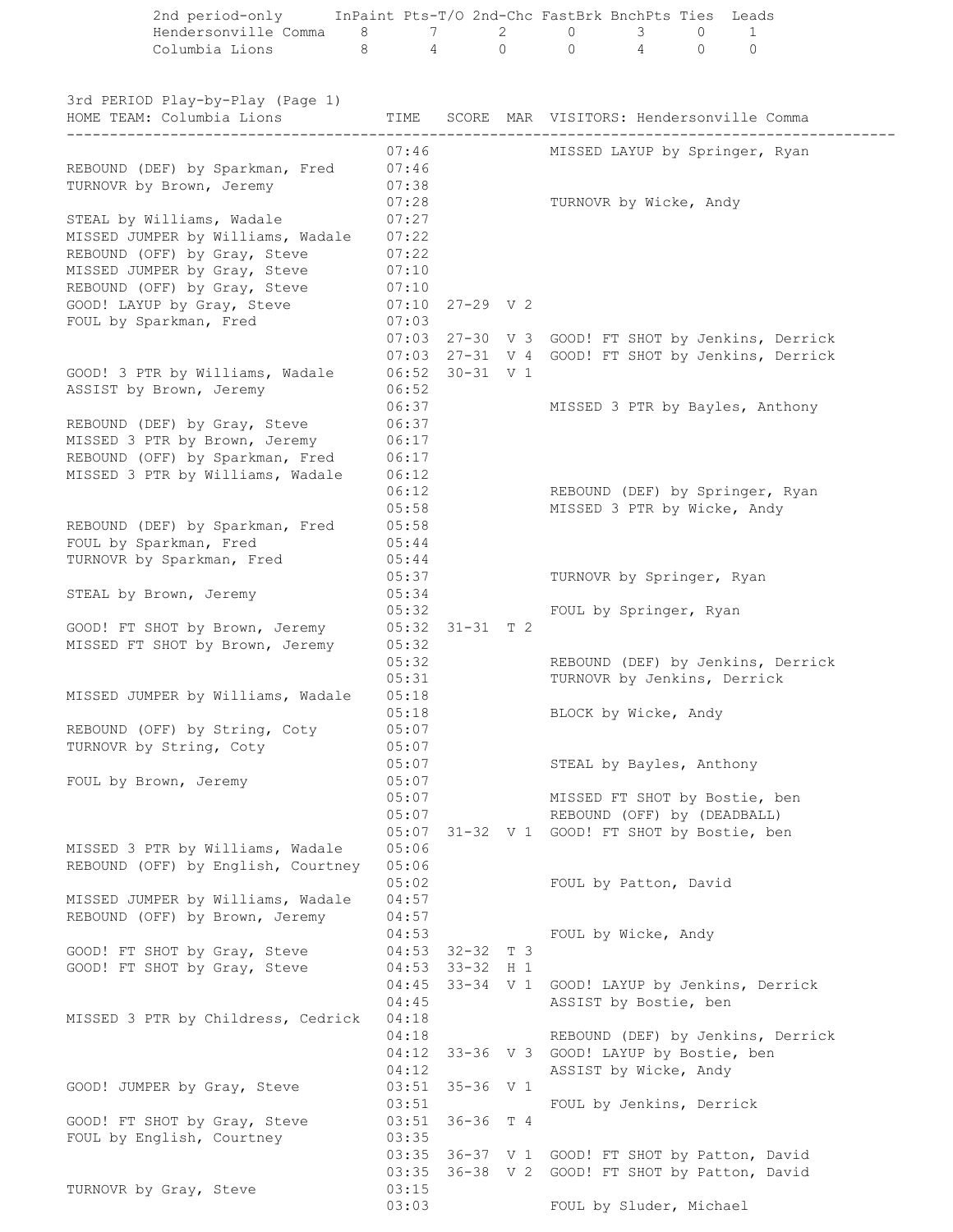|                                   | 02:57        |                   |                | MISSED 3 PTR by Wicke, Andy                        |
|-----------------------------------|--------------|-------------------|----------------|----------------------------------------------------|
| REBOUND (DEF) by (TEAM)           | 02:57        |                   |                |                                                    |
| MISSED 3 PTR by Williams, Wadale  | 02:45        |                   |                |                                                    |
|                                   | 02:45        |                   |                | REBOUND (DEF) by Wicke, Andy                       |
|                                   | 02:38        | $36 - 40$         |                | V 4 GOOD! LAYUP by Bayles, Anthony                 |
|                                   | 02:38        |                   |                | ASSIST by Wicke, Andy                              |
| GOOD! JUMPER by English, Courtney | 02:26        | 38-40             | V <sub>2</sub> |                                                    |
| ASSIST by Williams, Wadale        | 02:26        |                   |                |                                                    |
|                                   | 02:17        |                   |                | 38-43 V 5 GOOD! 3 PTR by Bostie, ben               |
|                                   | 02:17        |                   |                | ASSIST by Wicke, Andy                              |
| TIMEOUT 30sec                     | 02:07        |                   |                |                                                    |
| GOOD! JUMPER by Williams, Wadale  | 02:03        | $40 - 43$ V 3     |                |                                                    |
| FOUL by Childress, Cedrick        | 01:51        |                   |                |                                                    |
|                                   | 01:51        |                   |                | MISSED FT SHOT by Wicke, Andy                      |
|                                   | 01:51        |                   |                | REBOUND (OFF) by (DEADBALL)                        |
|                                   | 01:51        |                   |                | 40-44 V 4 GOOD! FT SHOT by Wicke, Andy             |
| MISSED 3 PTR by Brown, Jeremy     | 01:44        |                   |                |                                                    |
|                                   | 01:44        |                   |                | REBOUND (DEF) by Wicke, Andy                       |
| FOUL by Walker, Zac               | 01:22        |                   |                |                                                    |
|                                   | 01:22        |                   |                | 40-45 V 5 GOOD! FT SHOT by Bostie, ben             |
|                                   | 01:22        |                   |                | MISSED FT SHOT by Bostie, ben                      |
| REBOUND (DEF) by Williams, Wadale | 01:22        |                   |                |                                                    |
| TURNOVR by Williams, Wadale       | 01:18        |                   |                |                                                    |
|                                   | 01:06        |                   |                | TURNOVR by Wicke, Andy                             |
| STEAL by Williams, Wadale         | 01:05        |                   |                |                                                    |
| GOOD! LAYUP by Williams, Wadale   | 01:02        | $42 - 45$ V 3     |                |                                                    |
| FOUL by Childress, Cedrick        | 00:46        |                   |                |                                                    |
|                                   | 00:46        |                   |                | MISSED FT SHOT by Wicke, Andy                      |
|                                   | 00:46        |                   |                | REBOUND (OFF) by Jenkins, Derrick                  |
|                                   | 00:17        |                   |                | TURNOVR by Bayles, Anthony                         |
| STEAL by Walker, Zac              | 00:16        |                   |                |                                                    |
| GOOD! LAYUP by Walker, Zac        | 00:14        | $44 - 45$ V 1     |                |                                                    |
|                                   | 00:05        |                   |                | FOUL by Bostie, ben                                |
|                                   | 00:05        |                   |                | TURNOVR by Bostie, ben                             |
| GOOD! JUMPER by Brown, Jeremy     |              | $00:02$ 46-45 H 1 |                |                                                    |
|                                   |              |                   |                |                                                    |
|                                   |              |                   |                | Columbia Lions 46, Hendersonville Commandos 45     |
|                                   |              |                   |                |                                                    |
| 3rd period-only                   |              |                   |                | InPaint Pts-T/O 2nd-Chc FastBrk BnchPts Ties Leads |
| Hendersonville Comma<br>6         | $\mathbf{1}$ |                   | 0              | $\circ$<br>$\overline{2}$<br>$\circ$<br>1          |
| Columbia Lions<br>8               | 9            |                   | 4              | $\overline{2}$<br>$\Omega$<br>3<br>$\mathfrak{D}$  |
|                                   |              |                   |                |                                                    |
| 4th PERIOD Play-by-Play (Page 1)  |              |                   |                |                                                    |

| HOME TEAM: Columbia Lions        |       |                     | TIME SCORE MAR VISITORS: Hendersonville Comma |
|----------------------------------|-------|---------------------|-----------------------------------------------|
| MISSED JUMPER by Brown, Jeremy   | 07:58 |                     |                                               |
|                                  | 07:58 |                     | REBOUND (DEF) by Patton, David                |
|                                  |       | 07:45               | TURNOVR by Wicke, Andy                        |
| STEAL by Sparkman, Fred          | 07:44 |                     |                                               |
| GOOD! 3 PTR by Walker, Zac       |       | $06:56$ 49-45 H 4   |                                               |
|                                  | 06:37 |                     | MISSED 3 PTR by Bayles, Anthony               |
| REBOUND (DEF) by Brown, Jeremy   | 06:37 |                     |                                               |
| MISSED 3 PTR by Williams, Wadale | 06:09 |                     |                                               |
| REBOUND (OFF) by Gray, Steve     | 06:09 |                     |                                               |
|                                  | 06:07 |                     | FOUL by Patton, David                         |
| GOOD! JUMPER by Walker, Zac      |       | $06:04$ 51-45 H 6   |                                               |
|                                  | 05:56 |                     | TIMEOUT 30sec                                 |
|                                  | 05:44 |                     | TURNOVR by Wicke, Andy                        |
| MISSED JUMPER by Sparkman, Fred  | 05:29 |                     |                                               |
| REBOUND (OFF) by Sparkman, Fred  | 05:29 |                     |                                               |
|                                  | 05:27 |                     | FOUL by Jenkins, Derrick                      |
| MISSED FT SHOT by Sparkman, Fred | 05:27 |                     |                                               |
|                                  | 05:27 |                     | REBOUND (DEF) by Jenkins, Derrick             |
|                                  | 05:15 |                     | TURNOVR by Bayles, Anthony                    |
| GOOD! JUMPER by Walker, Zac      |       | $05:00$ $53-45$ H 8 |                                               |
|                                  | 04:48 |                     | TURNOVR by Ricketts, Carey                    |
| STEAL by Williams, Wadale        | 04:47 |                     |                                               |
| GOOD! LAYUP by Williams, Wadale  |       | 04:43 55-45 H 10    |                                               |
|                                  | 04:32 |                     | MISSED 3 PTR by Ricketts, Carey               |
|                                  |       |                     |                                               |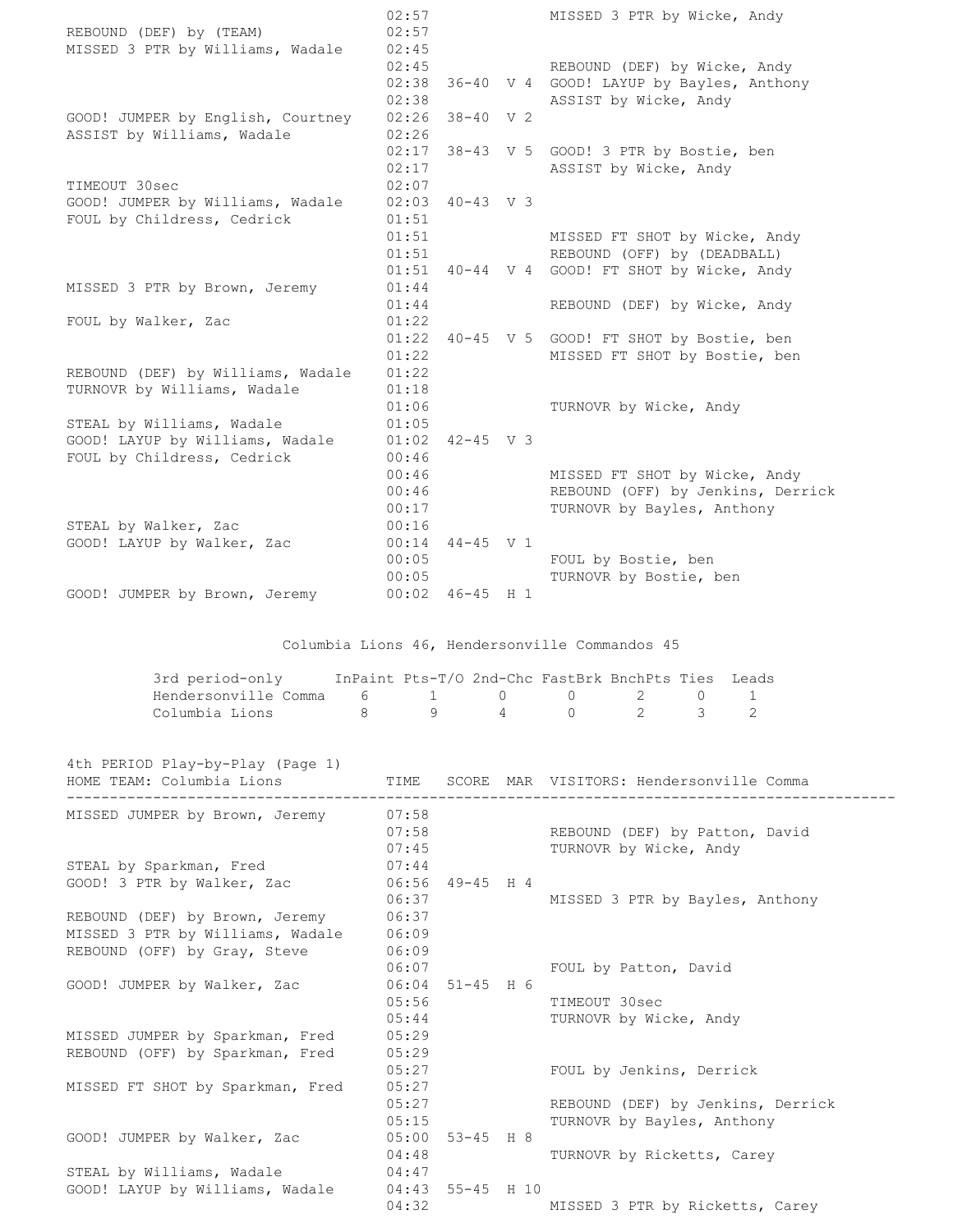REBOUND (DEF) by Sparkman, Fred 04:32 04:04 FOUL by Wicke, Andy GOOD! FT SHOT by Williams, Wadale 04:04 56-45 H 11 MISSED FT SHOT by Williams, Wadale 04:04 04:04 REBOUND (DEF) by Springer, Ryan 03:51 TURNOVR by Bayles, Anthony STEAL by Sparkman, Fred 03:50 MISSED JUMPER by Gray, Steve 03:28 03:28 BLOCK by Jenkins, Derrick 03:16 REBOUND (DEF) by Wicke, Andy FOUL by Walker, Zac 03:16 03:16 56-46 H 10 GOOD! FT SHOT by Wicke, Andy 03:16 MISSED FT SHOT by Wicke, Andy REBOUND (DEF) by Gray, Steve 03:16 TIMEOUT TEAM 03:09 03:02 FOUL by Wicke, Andy GOOD! FT SHOT by Williams, Wadale 03:02 57-46 H 11 MISSED FT SHOT by Williams, Wadale 03:02 03:02 REBOUND (DEF) by Jenkins, Derrick 02:52 TURNOVR by Wicke, Andy STEAL by Williams, Wadale  $02:41$ 02:41 FOUL by Springer, Ryan GOOD! FT SHOT by Williams, Wadale 02:41 58-46 H 12 MISSED FT SHOT by Williams, Wadale 02:41 02:41 REBOUND (DEF) by (TEAM) 02:30 58-49 H 9 GOOD! 3 PTR by Wicke, Andy GOOD! LAYUP by Brown, Jeremy 02:30 60-49 H 11 FOUL by Williams, Wadale 02:28 02:14 60-50 H 10 GOOD! FT SHOT by Wicke, Andy 02:12 60-51 H 9 GOOD! FT SHOT by Wicke, Andy 02:08 FOUL by Bayles, Anthony GOOD! FT SHOT by Brown, Jeremy 02:08 61-51 H 10 MISSED FT SHOT by Brown, Jeremy 02:08 REBOUND (OFF) by Childress, Cedrick 02:08 02:06 FOUL by Bayles, Anthony GOOD! FT SHOT by Childress, Cedrick 02:06 62-51 H 11 GOOD! FT SHOT by Childress, Cedrick 02:06 63-51 H 12 02:04 63-54 H 9 GOOD! 3 PTR by Bostie, ben 02:04 ASSIST by Springer, Ryan 01:51 FOUL by Springer, Ryan GOOD! FT SHOT by Walker, Zac 01:51 64-54 H 10 MISSED FT SHOT by Walker, Zac 01:51 01:51 REBOUND (DEF) by Bostie, ben 01:35 64-57 H 7 GOOD! 3 PTR by Wicke, Andy 01:35 ASSIST by Bayles, Anthony 01:20 FOUL by Bayles, Anthony GOOD! FT SHOT by Childress, Cedrick 01:20 65-57 H 8 GOOD! FT SHOT by Childress, Cedrick 01:20 66-57 H 9 01:20 66-60 H 6 GOOD! 3 PTR by Wicke, Andy 01:18 FOUL by Bayles, Anthony GOOD! FT SHOT by Childress, Cedrick 01:10 67-60 H 7 GOOD! FT SHOT by Childress, Cedrick 01:10 68-60 H 8 01:02 TURNOVR by Patton, David 01:02 FOUL by Bostie, ben GOOD! FT SHOT by Childress, Cedrick 01:02 69-60 H 9 MISSED FT SHOT by Childress, Cedrick 01:02 01:02 REBOUND (DEF) by Jenkins, Derrick FOUL by Childress, Cedrick 00:53 00:53 69-61 H 8 GOOD! FT SHOT by Jenkins, Derrick  $00:53$  69-62 H 7 GOOD! FT SHOT by Jenkins, Derrick TURNOVR by Williams, Wadale 00:53 00:53 STEAL by Bayles, Anthony 00:53 MISSED LAYUP by Bayles, Anthony 00:53 REBOUND (OFF) by Bostie, ben 00:53 MISSED JUMPER by Bostie, ben REBOUND (DEF) by Williams, Wadale 00:53 00:49 FOUL by Bayles, Anthony MISSED FT SHOT by Williams, Wadale 00:31 REBOUND (OFF) by (DEADBALL) 00:31 GOOD! FT SHOT by Williams, Wadale 00:31 70-62 H 8 TIMEOUT TEAM 00:31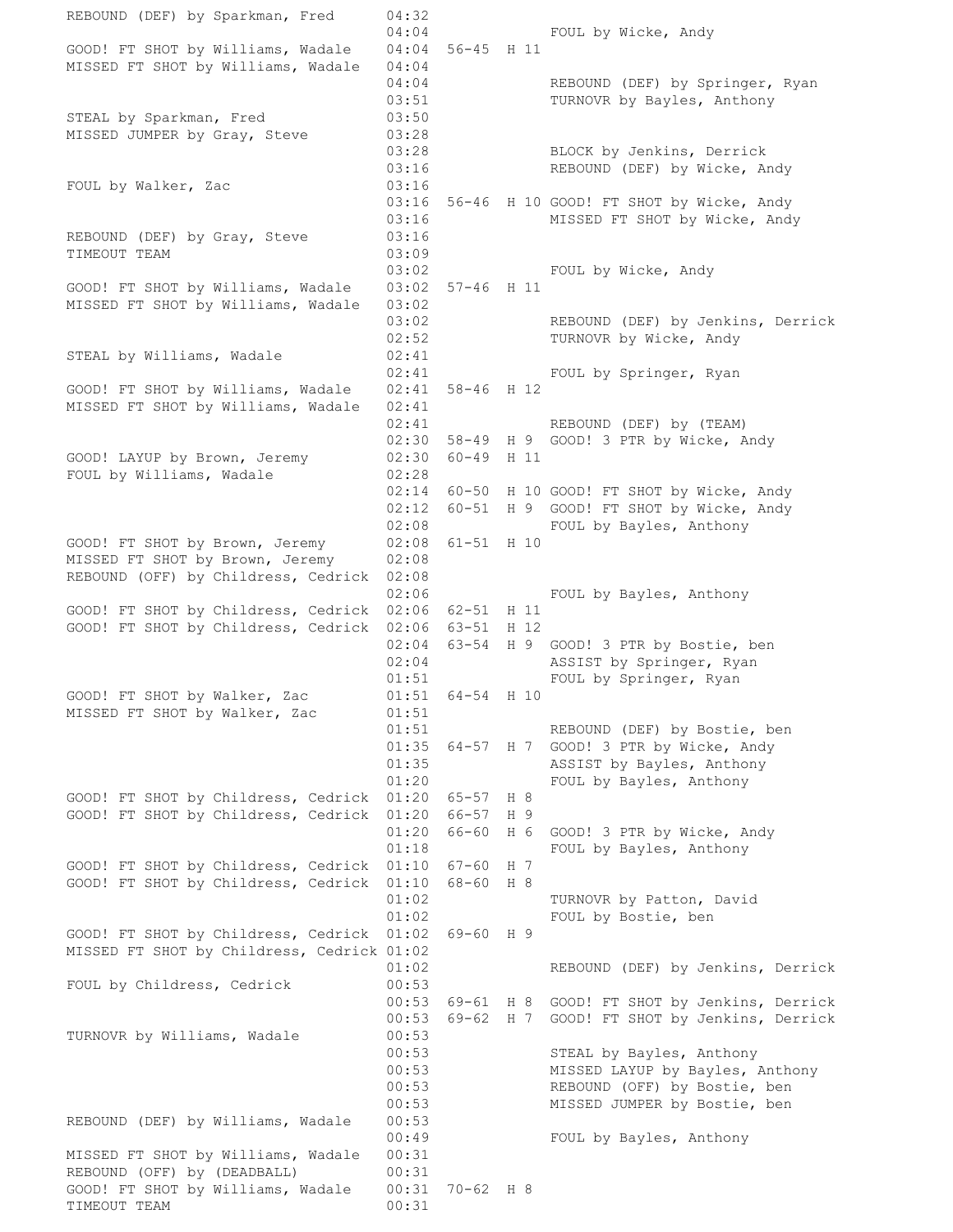|                                    | 00:31              |                    | TURNOVR by Hubert, Mitchel                     |
|------------------------------------|--------------------|--------------------|------------------------------------------------|
| STEAL by Williams, Wadale          | 00:31              |                    |                                                |
|                                    | 00:31              |                    | FOUL by Wicke, Andy                            |
| GOOD! FT SHOT by Williams, Wadale  | $00:31$ 71-62 H 9  |                    |                                                |
| GOOD! FT SHOT by Williams, Wadale  |                    | $00:31$ 72-62 H 10 |                                                |
|                                    |                    |                    | 00:31 72-65 H 7 GOOD! 3 PTR by Hubert, Mitchel |
|                                    | 00:31              |                    | ASSIST by Ricketts, Carey                      |
|                                    | 00:31              |                    | TIMEOUT TEAM                                   |
| GOOD! LAYUP by English, Courtney   |                    | $00:26$ 74-65 H 9  |                                                |
| ASSIST by Walker, Zac              | 00:26              |                    |                                                |
|                                    | 00:17              |                    | MISSED JUMPER by Ricketts, Carey               |
| REBOUND (DEF) by Williams, Wadale  | 00:17              |                    |                                                |
|                                    | 00:14              |                    | FOUL by Patton, David                          |
| GOOD! FT SHOT by Williams, Wadale  | $00:14$ 75-65 H 10 |                    |                                                |
| GOOD! FT SHOT by Williams, Wadale  | 00:14              | 76-65 H 11         |                                                |
|                                    | 00:11              |                    | MISSED LAYUP by Ricketts, Carey                |
| REBOUND (DEF) by Williams, Wadale  | 00:11              |                    |                                                |
|                                    | 00:08              |                    | FOUL by Patton, David                          |
| GOOD! FT SHOT by Williams, Wadale  |                    | $00:08$ 77-65 H 12 |                                                |
| MISSED FT SHOT by Williams, Wadale | 00:08              |                    |                                                |
|                                    | 00:08              |                    | REBOUND (DEF) by Hubert, Michael               |
|                                    | 00:02              |                    | MISSED 3 PTR by Warren, Will                   |
|                                    | 00:02              |                    | REBOUND (OFF) by Hubert, Michael               |
|                                    |                    |                    |                                                |

Columbia Lions 77, Hendersonville Commandos 65

| 4th period-only                      | InPaint Pts-T/O 2nd-Chc FastBrk BnchPts Ties Leads |  |           |  |
|--------------------------------------|----------------------------------------------------|--|-----------|--|
| Hendersonville Comma 0 0 0 0 0 3 0 0 |                                                    |  |           |  |
| Columbia Lions                       | 10 11                                              |  | 4 2 9 0 0 |  |